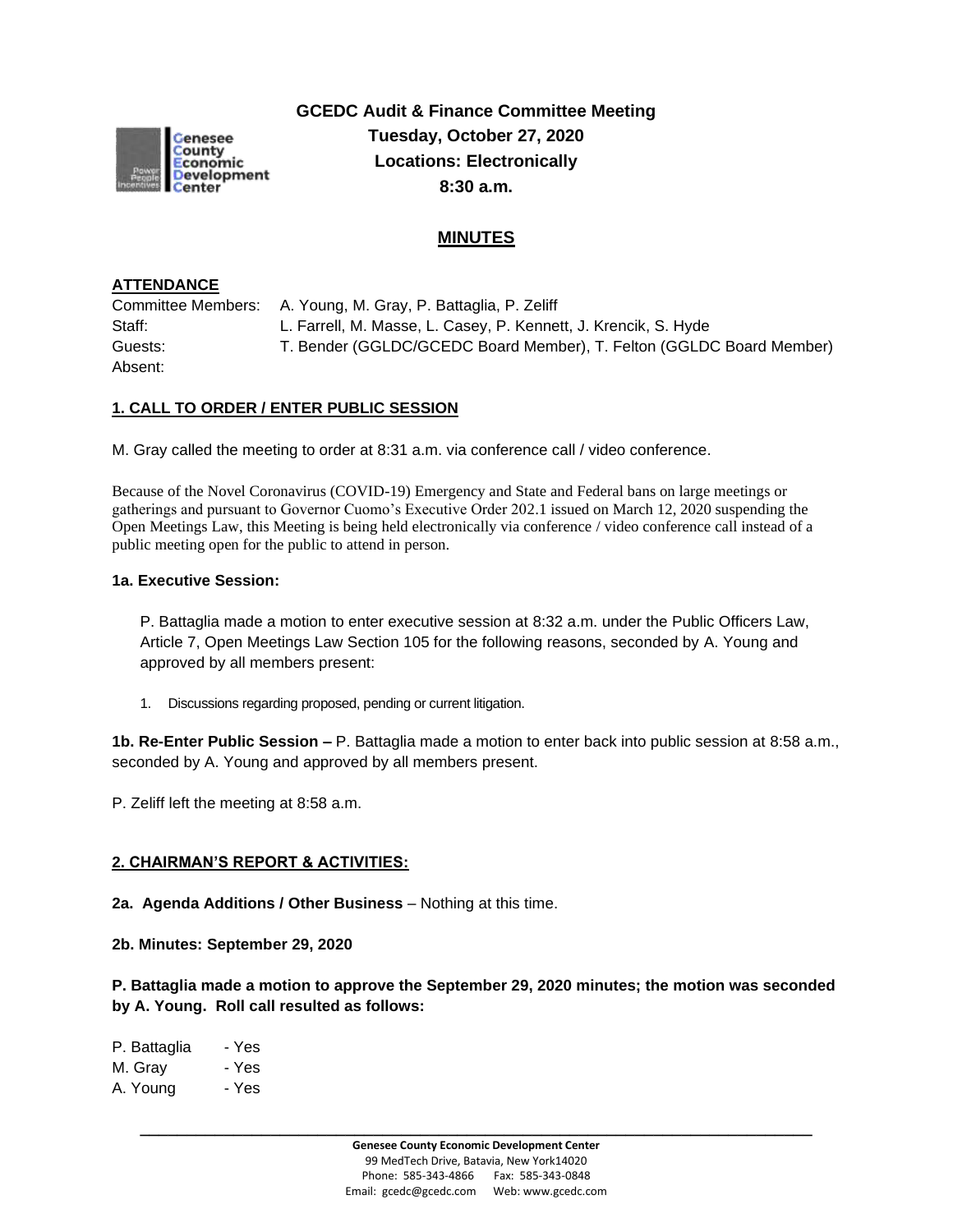P. Zeliff -Absent

**The item was approved as presented.**

## **3. DISCUSSIONS / OFFICIAL RECOMMENDATIONS OF THE COMMITTEE:**

**3a. \$33M STAMP Grant Review YTD –** The status of the \$33M ESD Grant has been provided in the packet for the Committee to review and track progress.

**3b. \$8M STAMP Grant Review YTD –** The status of the \$8M ESD Grant has been provided in the packet for the Committee to review and track progress.

**3c. September 2020 Financial Statements -** L. Farrell reviewed with the Committee the significant items of the September 2020 long form financial statements and noted the following:

- County \$4M restricted cash decreased due to site development expenditures related to STAMP.
- Land held for redevelopment and sale decreased due to a reclassification. An item that was capitalized was moved to site development expense.
- Most items on the balance sheet remained about the same as last month's balances.
- On the operating fund, an origination fee was collected from the Fraser Branche/YWCA project that closed in September.
- Most of the activity for STAMP is a result of site development expenses related to the County \$4M funds.

**A. Young made a motion to recommend to the full Board the approval of the September 2020 Financial Statements; the motion was seconded by P. Battaglia. Roll call resulted as follows:**

P. Battaglia - Yes M. Gray - Yes A. Young - Yes P. Zeliff - Absent

#### **The item was approved as presented.**

**3d. GCEDC 1+3 Budget –** L. Farrell presented the 1+3 budget to the Committee for review. She noted that the 2021 Budget was approved at the last Board meeting and that a few of the 2020 projection numbers changed as better information became available. The 1+3 Budget must be entered into the NYS Public Authorities Reporting Information System (PARIS) online. It was noted that most line items show a 3% increase year over year. The line items with an asterisk are those that could be estimated more accurately. For example, PIF Grant Income, CBA and BP2 Income utilized schedules.

### **A. Young made a motion to recommend to the full Board the approval of the GCEDC 1 +3 Budget; the motion was seconded by P. Battaglia. Roll call resulted as follows:**

- P. Battaglia Yes M. Gray - Yes
- A. Young Yes
- P. Zeliff Absent

**\_\_\_\_\_\_\_\_\_\_\_\_\_\_\_\_\_\_\_\_\_\_\_\_\_\_\_\_\_\_\_\_\_\_\_\_\_\_\_\_\_\_\_\_\_\_\_\_\_\_\_\_\_\_\_\_\_\_\_\_\_\_\_\_\_\_\_\_\_\_\_\_**